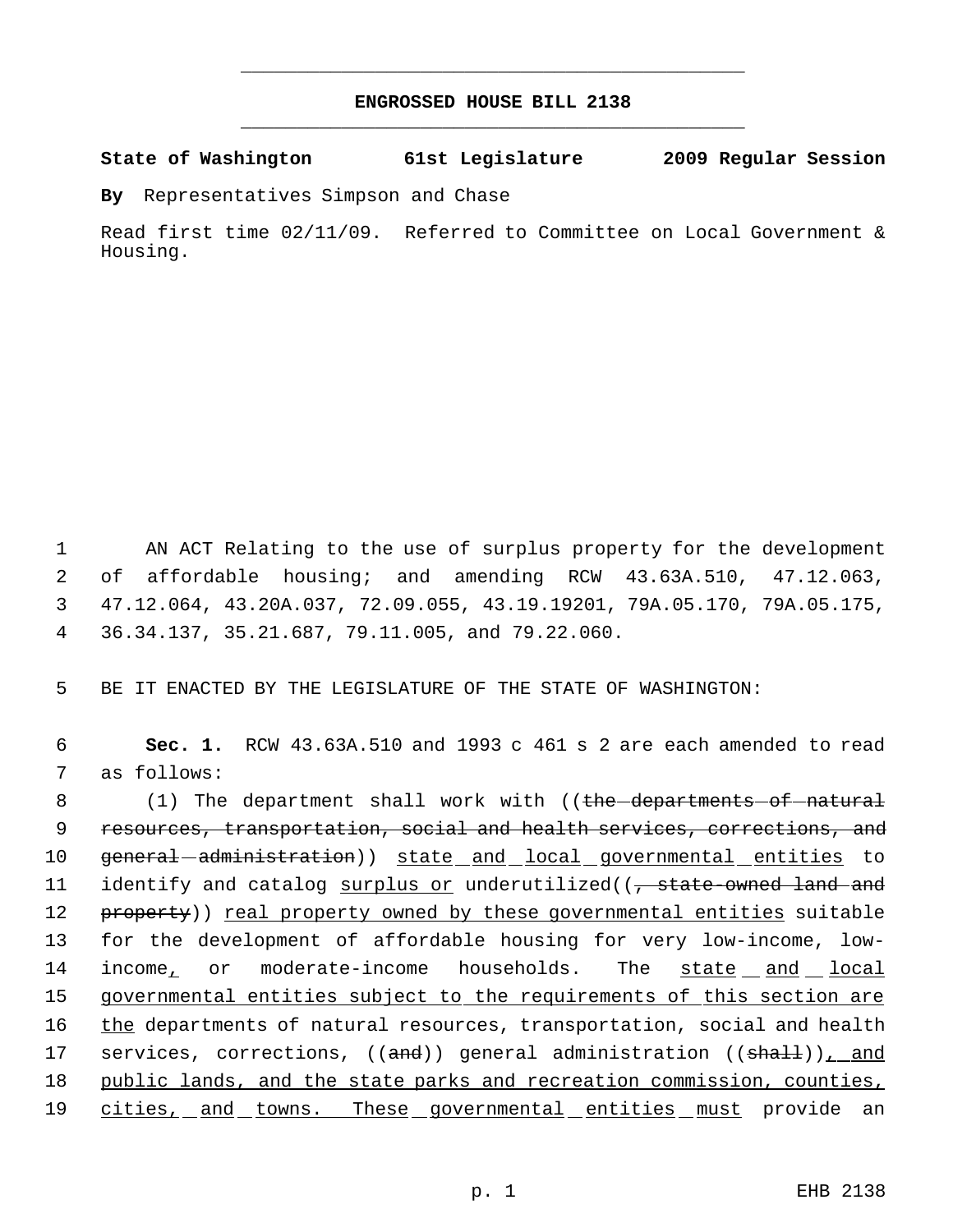inventory of surplus or underutilized real property that is owned or 2 administered by each ((agency)) governmental entity and is available for lease or sale. Each inventory must contain descriptive information 4 about each property that includes, if known, the contact information 5 for the property and the location, approximate size, sale or lease price and terms, and current zoning classification of the property. Each inventory must be updated at least once a year, and printed and electronic copies of each inventory must be provided upon request. The 9 inventories (( $\frac{shath}{)}$ ) must be provided to the department by November 1, 10 ((1993)) 2009, with inventory revisions provided each November 1st thereafter.

 (2) Surplus property for sale by the governmental entities subject 13 to the requirements of this section, and which is suitable for the development of affordable housing, must be offered for at least the 15 first one hundred eighty days after its availability for sale, exclusively to eligible organizations, for the purpose of developing 17 affordable housing. Eligible organizations have the right of first 18 opportunity to purchase these surplus properties, under reasonable option and purchase conditions, in return for a commitment to provide 20 affordable housing for at least thirty years. Governmental entities subject to this section have the sole authority to determine: (a) Whether or not property is surplus; (b) whether or not the property is suitable for the development of affordable housing for very low-income and low-income persons or families; and (c) what constitutes reasonable option and purchase conditions.

 (3) A governmental entity that sells real property to an eligible entity under this section may do so at a price that is less than fair market value, provided that the affordable housing developed on the property is occupied solely by individuals or families who are very low or low income.

 (4) Each governmental entity subject to the requirements of this section must develop the criteria and procedures necessary for inventorying surplus property and offering it for sale to eligible organizations.

 (5) The department must present a written report to the appropriate committees of the legislature by December 1st of each year regarding 37 the status of the surplus or underutilized real property inventory as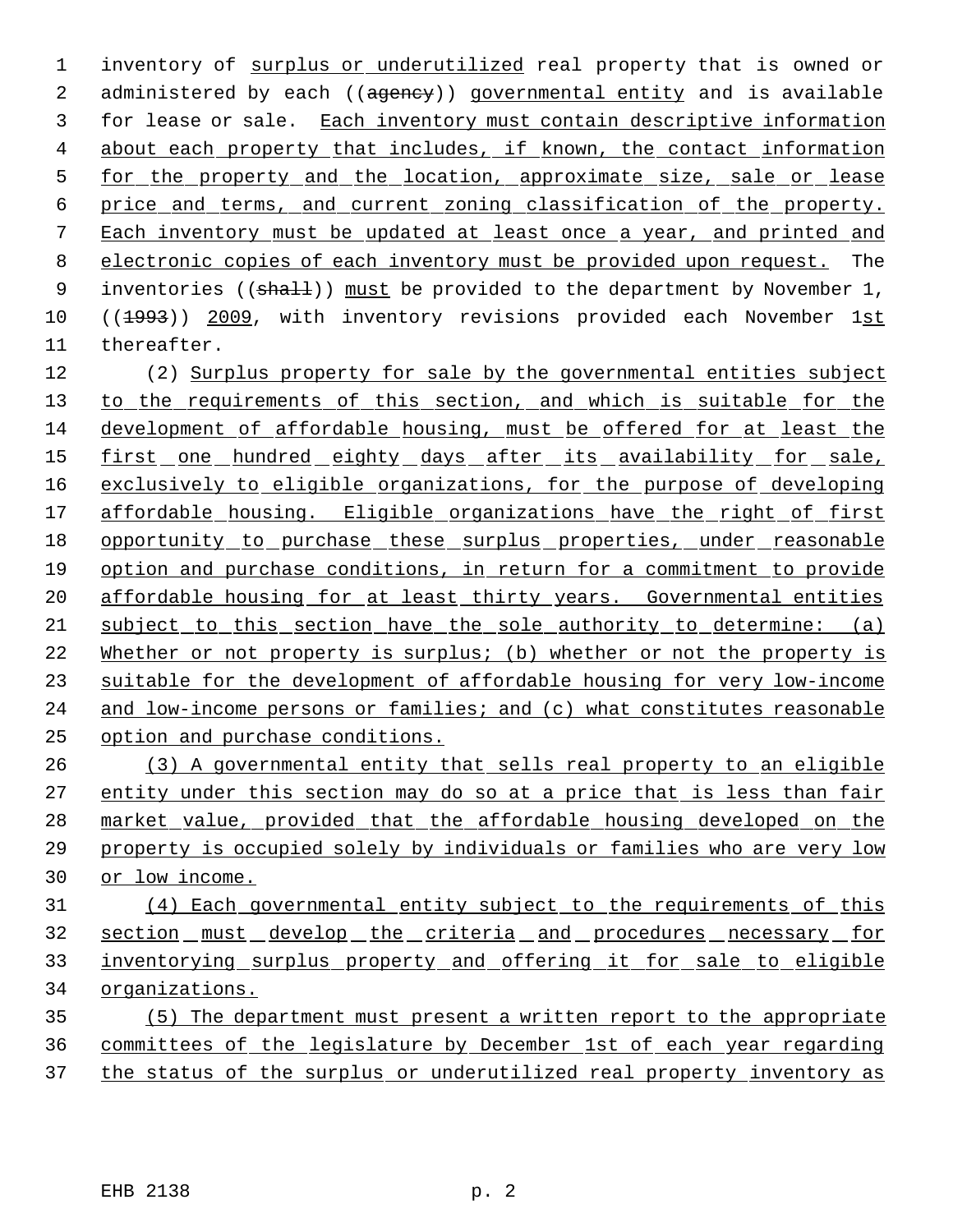1 required under this section, and which must include a comprehensive

2 listing of all real property subject to the inventory during the preceding year.

 (6) Upon written request, the department shall provide a copy of the inventory of state-owned and publicly owned lands and buildings to 6 parties interested in developing ((the sites)) property for affordable housing.

 $((+3))$   $(7)$  As used in this section:

 (a) "Affordable housing" means residential housing that is rented or owned by a person who qualifies as a very low-income, low-income, or moderate-income household or who is from a special needs population, and whose monthly housing costs, including utilities other than telephone, do not exceed thirty percent of the household's monthly income.

 (b) "Very low-income household" means a single person, family, or unrelated persons living together whose income is at or below fifty percent of the median income, adjusted for household size, for the county where the affordable housing is located.

 (c) "Low-income household" means a single person, family, or unrelated persons living together whose income is more than fifty percent but is at or below eighty percent of the median income where the affordable housing is located.

 (d) "Moderate-income household" means a single person, family, or unrelated persons living together whose income is more than eighty percent but is at or below one hundred fifteen percent of the median income where the affordable housing is located.

27 (e) "Eligible organization" means any city, town, or county 28 government, local housing authority, public development authority, community renewal agency, regional support network established under 30 chapter 11.24 RCW, nonprofit community or neighborhood-based 31 organization, federally recognized Indian tribe in the state of 32 Washington, or regional or statewide nonprofit housing assistance organization, each having experience in the development of affordable housing.

(f) "Real property" means land, buildings, or buildings and land.

 **Sec. 2.** RCW 47.12.063 and 2006 c 17 s 2 are each amended to read as follows: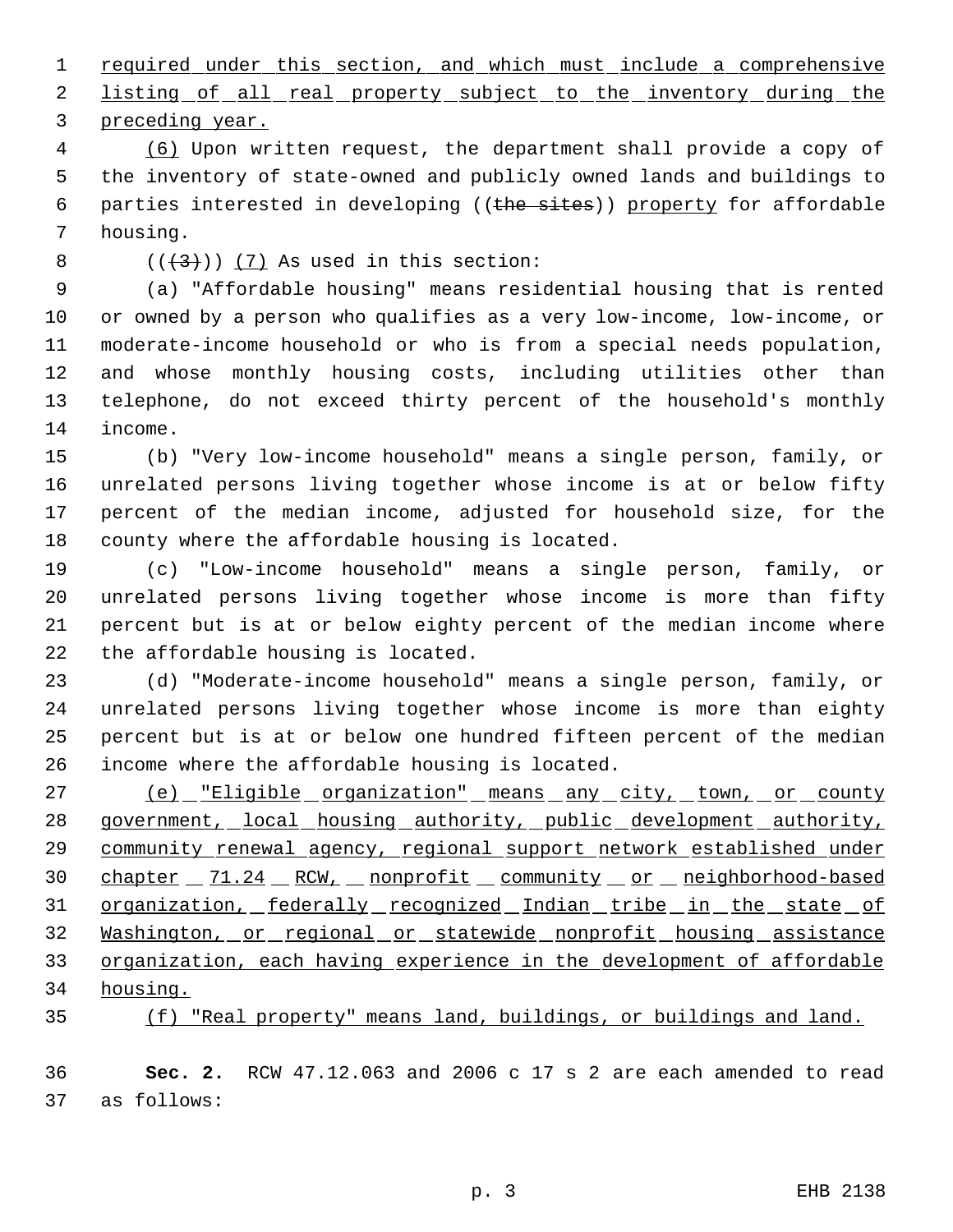(1) It is the intent of the legislature to continue the department's policy giving priority consideration to abutting property owners in agricultural areas when disposing of property through its 4 surplus property program under this section. With respect to surplus property in nonagricultural areas that is suitable for residential use, the department shall give priority to selling the property to a public entity or private nonprofit entity dedicated to the development of affordable housing for very low-income, low-income, or moderate-income 9 households, consistent with the requirements of this section and RCW 43.63A.510.

 (2) Whenever the department determines that any real property owned by the state of Washington and under the jurisdiction of the department is no longer required for transportation purposes and that it is in the public interest to do so, the department may sell the property or exchange it in full or part consideration for land or improvements or 16 for construction of improvements ((at fair market value to)). Except 17 as authorized in (j) of this subsection, the department must receive 18 fair market value for any such sale or exchange. The department may 19 engage in the sale or exchange of its surplus property with any of the following governmental entities or persons:

(a) Any other state agency;

(b) The city or county in which the property is situated;

(c) Any other municipal corporation;

(d) Regional transit authorities created under chapter 81.112 RCW;

 (e) The former owner of the property from whom the state acquired title;

 (f) In the case of residentially improved property, a tenant of the department who has resided thereon for not less than six months and who is not delinquent in paying rent to the state;

 (g) Any abutting private owner but only after each other abutting private owner (if any), as shown in the records of the county assessor, is notified in writing of the proposed sale. If more than one abutting private owner requests in writing the right to purchase the property within fifteen days after receiving notice of the proposed sale, the property shall be sold at public auction in the manner provided in RCW 47.12.283;

 (h) To any person through the solicitation of written bids through public advertising in the manner prescribed by RCW 47.28.050;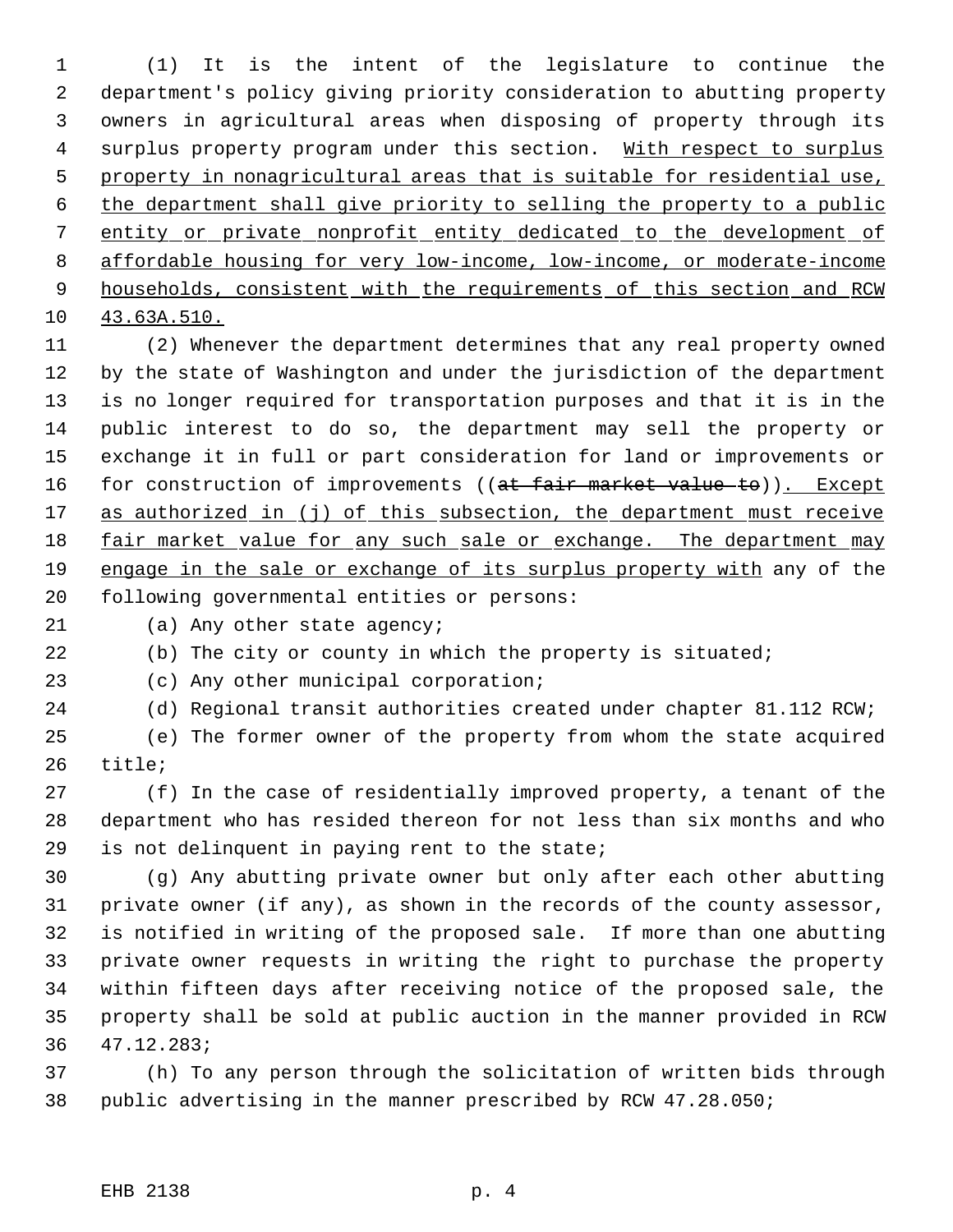(i) To any other owner of real property required for transportation purposes;

 (j) In the case of property suitable for residential use, any nonprofit organization dedicated to providing affordable housing to very low-income, low-income, and moderate-income households as defined in RCW 43.63A.510 and is eligible to receive assistance through the 7 Washington housing trust fund created in chapter 43.185 RCW. The 8 department may sell or exchange the property for less than fair market 9 value under this subsection (2)(j) if the affordable housing to be developed on the property is to be occupied exclusively by very low-income or low-income households as provided in RCW 43.63A.510; or

 (k) A federally recognized Indian tribe within whose reservation boundary the property is located.

 (3) Sales to purchasers may at the department's option be for cash, by real estate contract, or exchange of land or improvements. Transactions involving the construction of improvements must be conducted pursuant to chapter 47.28 RCW or Title 39 RCW, as applicable, and must comply with all other applicable laws and rules.

 (4) Conveyances made pursuant to this section shall be by deed executed by the secretary of transportation and shall be duly acknowledged.

 (5) Unless otherwise provided, all moneys received pursuant to the provisions of this section less any real estate broker commissions paid pursuant to RCW 47.12.320 shall be deposited in the motor vehicle fund.

 **Sec. 3.** RCW 47.12.064 and 1995 c 399 s 121 are each amended to read as follows:

27 (1) In accordance with RCW 43.63A.510, the department shall identify and catalog real property that is no longer required for department purposes and is suitable for the development of affordable housing for very low-income, low-income, and moderate-income households as defined in RCW 43.63A.510. The inventory shall include the location, approximate size, and current zoning classification of the property. The department shall provide a copy of the inventory to the department of community, trade, and economic development by November 1, ((1993)) 2009, and every November 1st thereafter.

 (2) By November 1st of each year, beginning in ((1994)) 2010, the department shall purge the inventory of real property of sites that are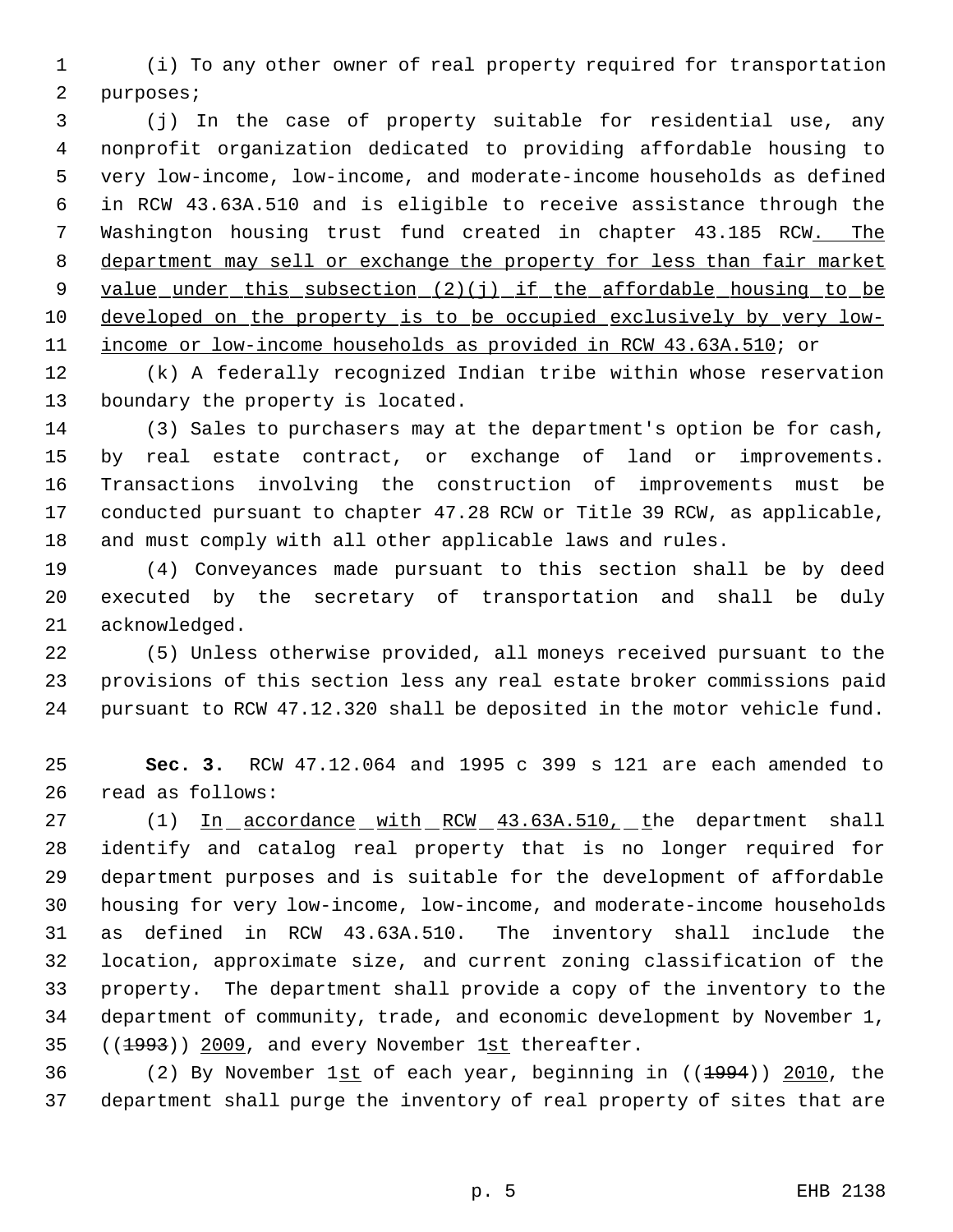no longer available for the development of affordable housing. The department shall include an updated listing of real property that has become available since the last update. As used in this section, "real property" means buildings, land, or buildings and land.

 **Sec. 4.** RCW 43.20A.037 and 1995 c 399 s 65 are each amended to read as follows:

 (1) In accordance with RCW 43.63A.510, the department shall identify and catalog real property that is no longer required for department purposes and is suitable for the development of affordable housing for very low-income, and moderate-income households as defined in RCW 43.63A.510. The inventory shall include the location, approximate size, and current zoning classification of the property. The department shall provide a copy of the inventory to the department 14 of community, trade, and economic development by November 1, ((1993)) 15 2009, and every November 1st thereafter.

16 (2) By November 1st of each year, beginning in ((1994)) 2010, the department shall purge the inventory of real property of sites that are no longer available for the development of affordable housing. The department shall include an updated listing of real property that has become available since the last update. As used in this section, "real property" means buildings, land, or buildings and land.

 (3) In selling, transferring, or otherwise disposing of surplus or under utilized property, the department shall give priority to selling the property to a public or private entity dedicated to the development 25 of affordable housing for very low-income, low-income, or moderate- income households, consistent with RCW 43.63A.510. The department may 27 sell or exchange the property for less than fair market value if the affordable housing to be developed on the property is to be occupied exclusively by very low-income or low-income households as provided in RCW 43.63A.510.

 **Sec. 5.** RCW 72.09.055 and 1995 c 399 s 202 are each amended to read as follows:

33 (1) In accordance with RCW 43.63A.510, the department shall identify and catalog real property that is no longer required for department purposes and is suitable for the development of affordable housing for very low-income, low-income, and moderate-income households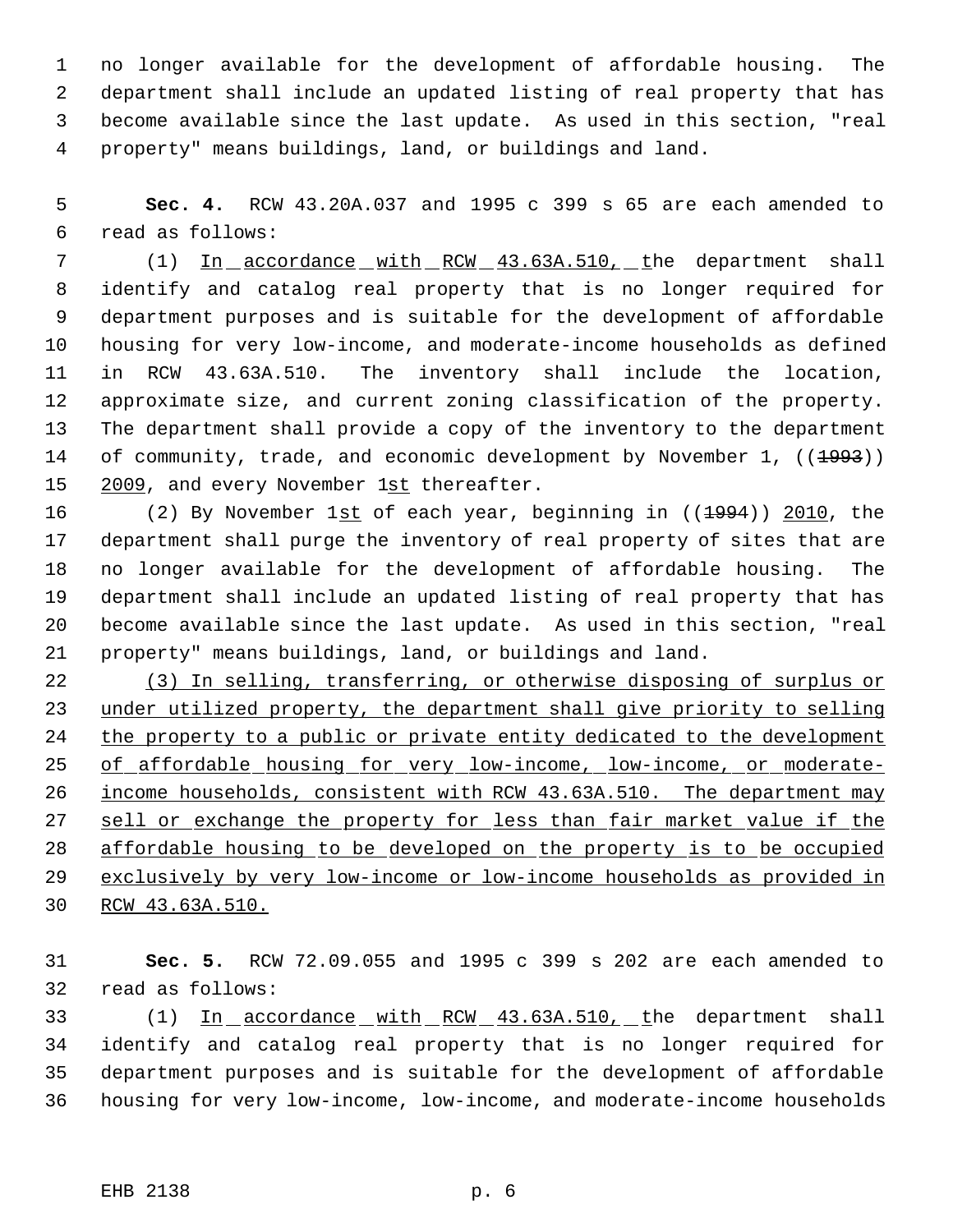as defined in RCW 43.63A.510. The inventory shall include the location, approximate size, and current zoning classification of the property. The department shall provide a copy of the inventory to the department of community, trade, and economic development by November 1, 5 ((1993)) 2009, and every November 1st thereafter.

6 (2) By November 1st of each year, beginning in  $(1994)$  2010, the department shall purge the inventory of real property of sites that are no longer available for the development of affordable housing. The department shall include an updated listing of real property that has become available since the last update. As used in this section, "real property" means buildings, land, or buildings and land.

 (3) In selling, transferring, or otherwise disposing of surplus or under utilized property, the department shall give priority to selling the property to a public or private entity dedicated to the development 15 of affordable housing for very low-income, low-income, or moderate-16 income households, consistent with RCW 43.63A.510. The department may 17 sell or exchange the property for less than fair market value if the affordable housing to be developed on the property is to be occupied exclusively by very low-income or low-income households as provided in RCW 43.63A.510.

 **Sec. 6.** RCW 43.19.19201 and 1995 c 399 s 64 are each amended to read as follows:

 (1) In accordance with RCW 43.63A.510, the department of general administration shall identify and catalog real property that is no longer required for department purposes and is suitable for the development of affordable housing for very low-income, low-income, and moderate-income households as defined in RCW 43.63A.510. The inventory shall include the location, approximate size, and current zoning classification of the property. The department of general administration shall provide a copy of the inventory to the department 31 of community, trade, and economic development by November 1, ((<del>1993</del>)) 32 2009, and every November 1st thereafter.

33 (2) By November 1st of each year, beginning in ((<del>1994</del>)) 2010, the department of general administration shall purge the inventory of real property of sites that are no longer available for the development of affordable housing. The department shall include an updated listing of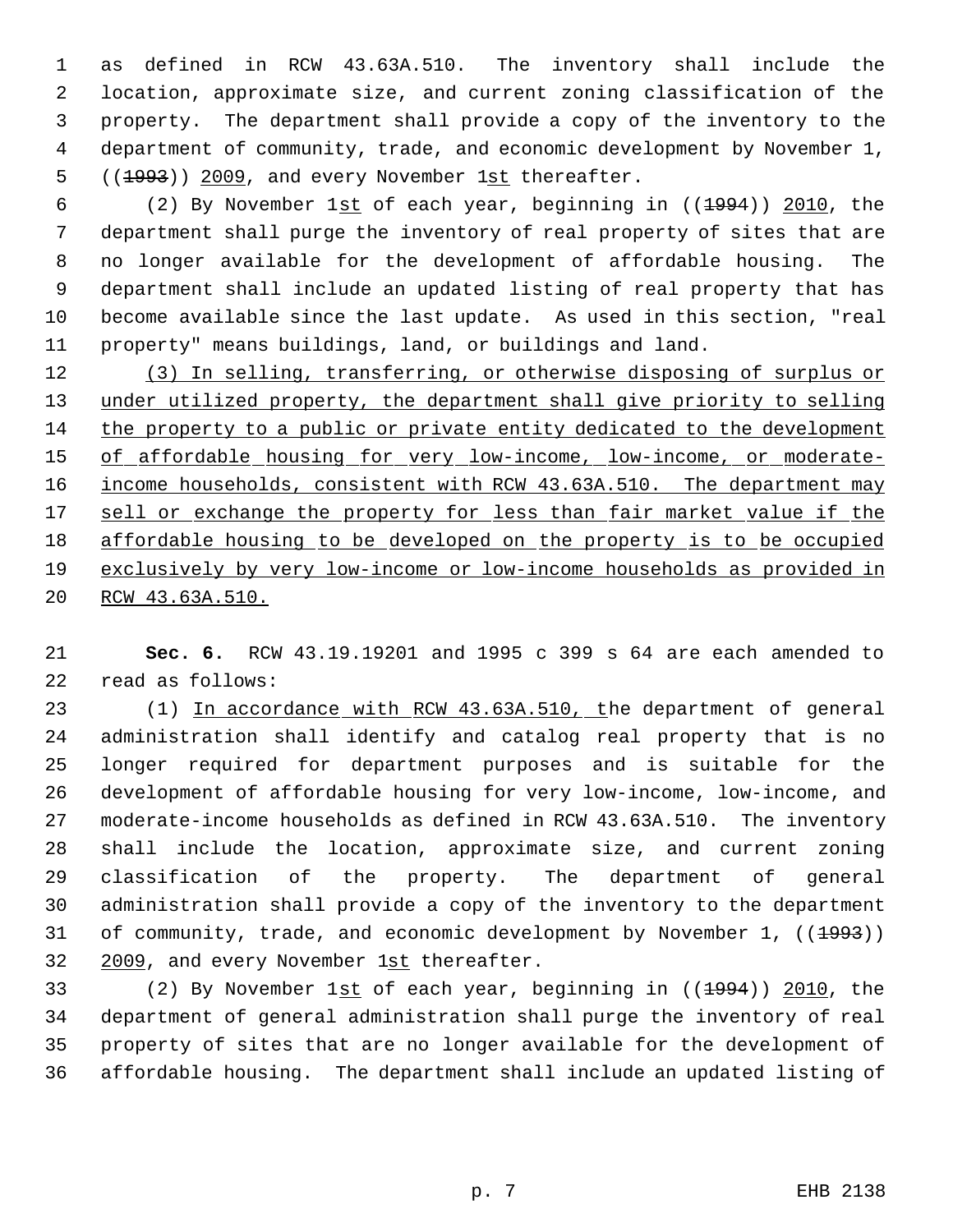real property that has become available since the last update. As used in this section, "real property" means buildings, land, or buildings and land.

 (3) In selling, transferring, or otherwise disposing of surplus or under utilized property, the department shall give priority to selling the property to a public or private entity dedicated to the development of affordable housing for very low-income, low-income, or moderate- 8 income households, consistent with RCW 43.63A.510. The department may 9 sell or exchange the property for less than fair market value if the affordable housing to be developed on the property is to be occupied exclusively by very low-income or low-income households as provided in RCW 43.63A.510.

 **Sec. 7.** RCW 79A.05.170 and 1991 sp.s. c 13 s 23 are each amended to read as follows:

 (1) In selling, transferring, or otherwise disposing of surplus or 16 underutilized real property, the commission shall give priority to 17 selling the property to a public or private entity dedicated to the 18 development of affordable housing for very low-income, low-income, or 19 moderate-income households, consistent with RCW 43.63A.510. The commission may sell or exchange the property for less than fair market value if the affordable housing to be developed on the property is to 22 be occupied exclusively by very low-income or low-income households as provided in RCW 43.63A.510.

 (2) Except for those lands subject to RCW 43.63A.510, any lands 25 owned by the ((state-parks-and-recreation)) commission, which are determined to be surplus to the needs of the state for development for state park purposes and which the commission proposes to deed to a local government or other entity, shall be accompanied by a clause requiring that if the land is not used for outdoor recreation purposes, 30 ownership of the land shall revert to the ((state parks and 31 recreation)) commission.

 $((2)$ -The-state-parks-and-recreation-commission,)) (a) In cases where land subject to such a reversionary clause is proposed for use or 34 disposal for purposes other than recreation, the commission shall require that, if the land is surplus to the needs of the commission for park purposes at the time the commission becomes aware of its proposed use for nonrecreation purposes, the holder of the land or property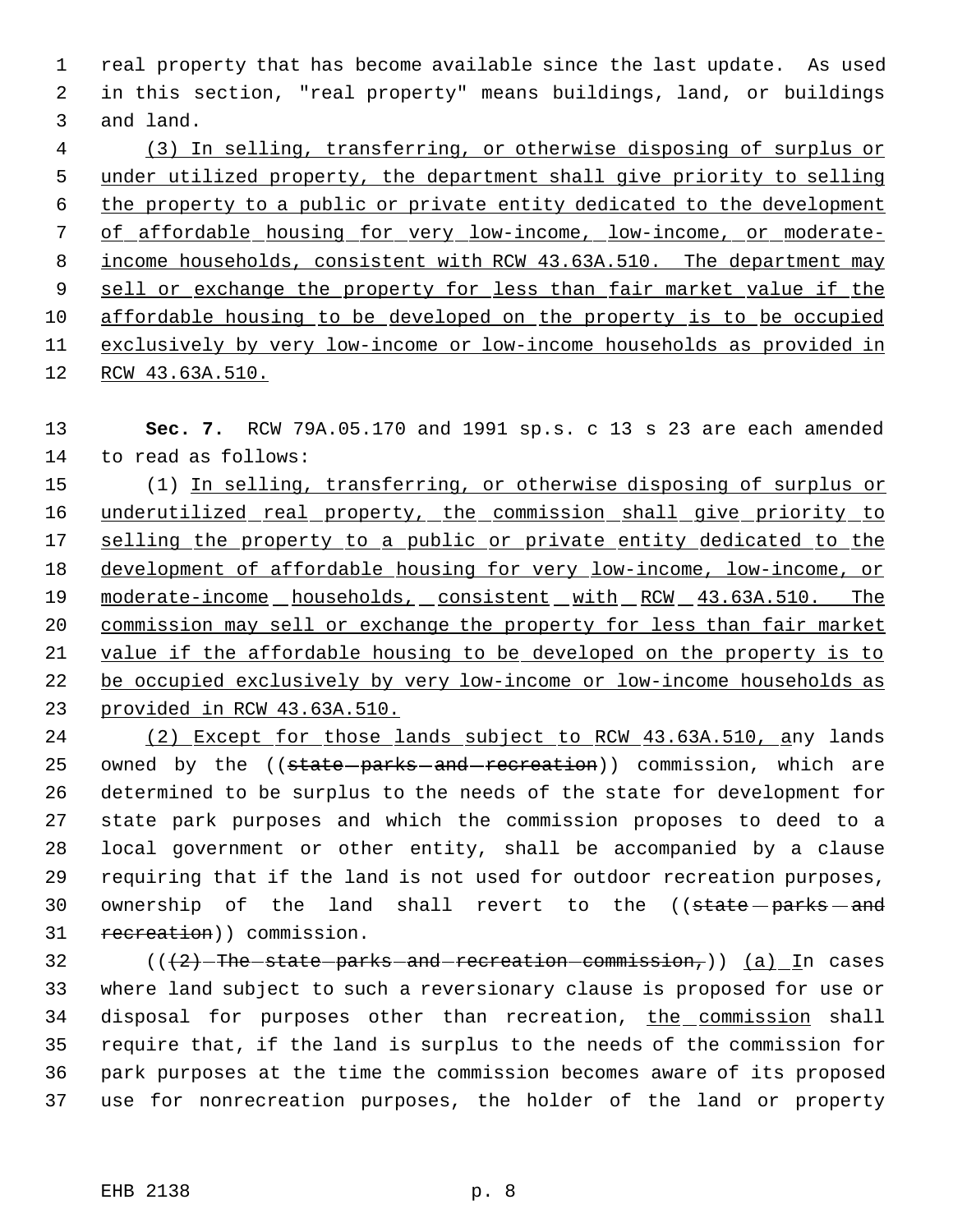shall reimburse the commission for the release of the reversionary interest in the land. The reimbursement shall be in the amount of the fair market value of the reversionary interest as determined by a qualified appraiser agreeable to the commission. Appraisal costs shall be borne by the local entity which holds title to the land.

6 ( $(\frac{1}{3})$ ) (b) Any funds generated under a reimbursement under this section shall be deposited in the parkland acquisition account which is hereby created in the state treasury. Moneys in this account are to be used solely for the purchase or acquisition of property for use as state park property by the commission, as directed by the legislature; all such funds shall be subject to legislative appropriation.

12 (3) In accordance with RCW 43.63A.510, the commission shall 13 identify and catalog real property that is no longer required for commission purposes and is suitable for the development of affordable 15 housing for very low-income, low-income, and moderate-income households as defined in RCW 43.63A.510. The inventory must include the location, 17 approximate size, and current zoning classification of the property. 18 The commission shall provide a copy of the inventory to the department of community, trade, and economic development by November 1, 2009, and 20 every November 1st thereafter. By November 1st of each year, beginning in 2010, the commission shall purge the inventory of real property of 22 sites that are no longer available for the development of affordable 23 housing. The commission shall include an updated listing of real 24 property that has become available since the last update. As used in this section, "real property" means buildings, land, or buildings and land.

 **Sec. 8.** RCW 79A.05.175 and 2007 c 145 s 1 are each amended to read as follows:

 Except for those lands subject to RCW 43.63A.510 and 79A.05.170(1), 30 whenever the commission finds that any land under its control cannot advantageously be used for park purposes, it is authorized to dispose of such land by the method provided in this section or by the method provided in RCW 79A.05.170. If such lands are school or other grant lands, control thereof shall be relinquished by resolution of the commission to the proper state officials. If such lands were acquired under restrictive conveyances by which the state may hold them only so long as they are used for park purposes, they may be returned to the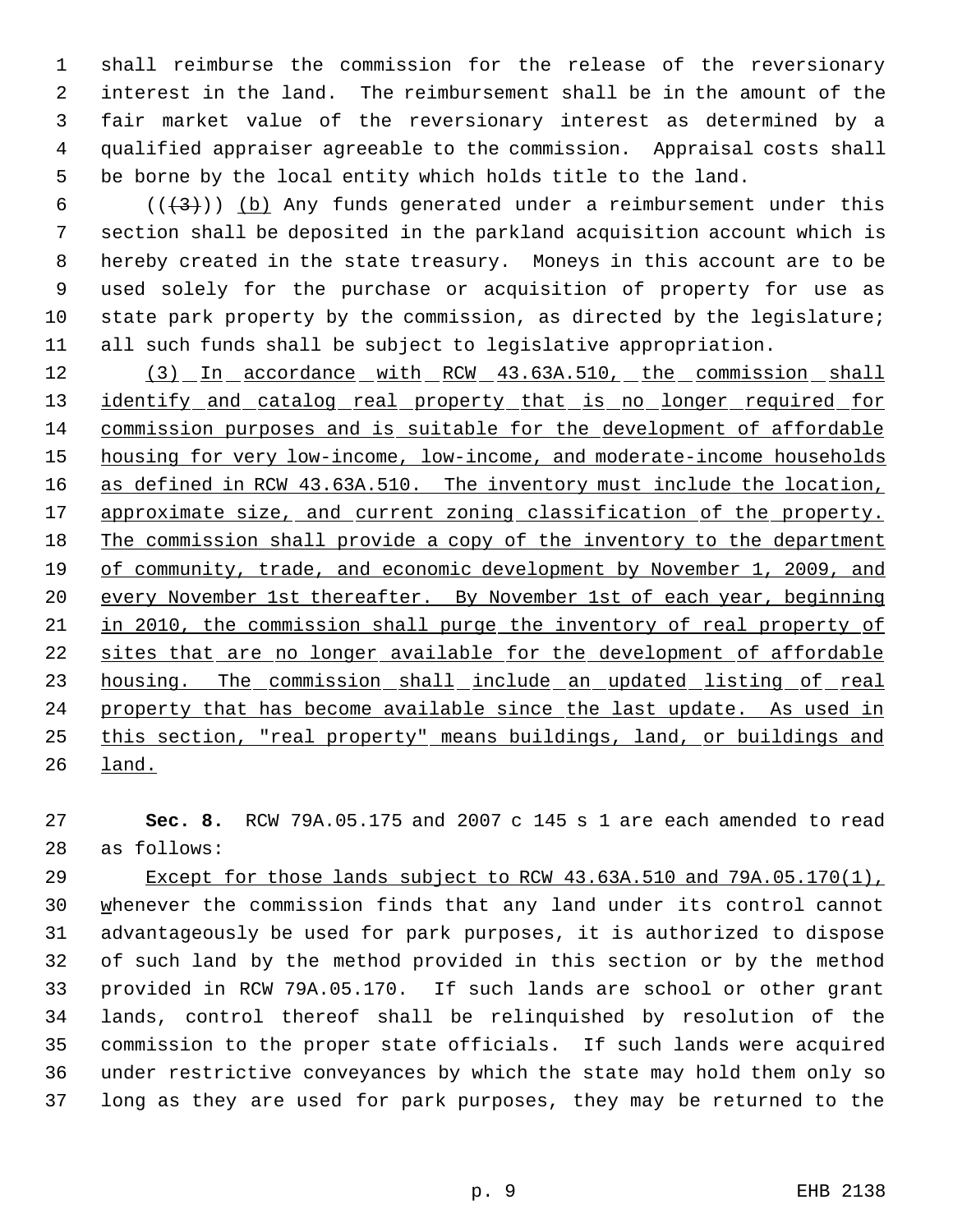donor or grantors by the commission. All other such lands may be either sold by the commission to the highest bidder or exchanged for other lands of equal value by the commission, and all conveyance documents shall be executed by the governor. All such exchanges shall be accompanied by a transfer fee, to be set by the commission and paid by the other party to the transfer; such fee shall be paid into the parkland acquisition account established under RCW 79A.05.170. The commission may accept sealed bids, electronic bids, or oral bids at auction. Bids on all sales shall be solicited at least twenty days in advance of the sale date by an advertisement appearing at least once a week for two consecutive weeks in a newspaper of general circulation in the county in which the land to be sold is located. If the commission feels that no bid received adequately reflects the fair value of the land to be sold, it may reject all bids, and may call for new bids. All proceeds derived from the sale of such park property shall be paid into the park land acquisition account. All land considered for exchange shall be evaluated by the commission to determine its adaptability to park usage. The equal value of all lands exchanged shall first be determined by the appraisals to the satisfaction of the commission. No sale or exchange of state park lands shall be made without the unanimous consent of the commission.

 **Sec. 9.** RCW 36.34.137 and 1993 c 461 s 5 are each amended to read as follows:

 (1) In selling, transferring, or otherwise disposing of surplus or 25 underutilized real property, every county shall give priority to selling the property to a public or private entity dedicated to the development of affordable housing for very low-income, low-income, or moderate-income households, consistent with RCW 43.63A.510. A county 29 may sell or exchange the property for less than fair market value if the affordable housing to be developed on the property is to be occupied exclusively by very low-income or low-income households as provided in RCW 43.63A.510.

 (2) In accordance with RCW 43.63A.510, every county shall identify and catalog real property owned by the county that is no longer required for its purposes and is suitable for the development of affordable housing for very low-income, low-income, and moderate-income households as defined in RCW 43.63A.510. The inventory shall include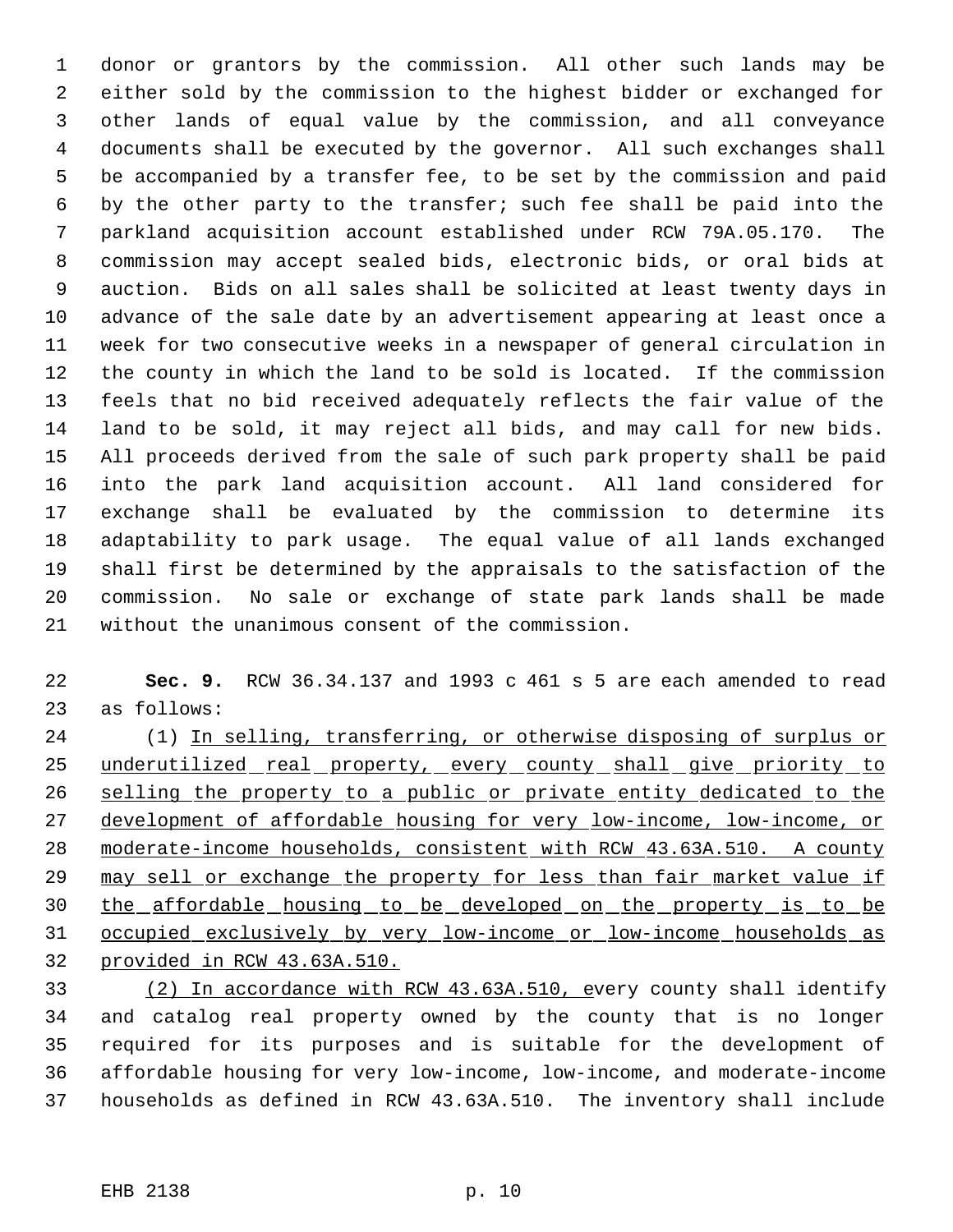the location, approximate size, and current zoning classification of the property. Every county shall provide a copy of the inventory to 3 the department of community<sub>1</sub> trade, and economic development by 4 November 1, ((1993)) 2009, with inventory revisions each November 1st thereafter.

6 ( $(\frac{2}{3})$  (3) By November 1st of each year, beginning in ( $\frac{1994}{1994}$ ) 2010, every county shall purge the inventory of real property of sites that are no longer available for the development of affordable housing. The inventory revision shall include an updated listing of real property that has become available since the last update. As used in this section, "real property" means buildings, land, or buildings and land.

 **Sec. 10.** RCW 35.21.687 and 1995 c 399 s 37 are each amended to read as follows:

 (1) In selling, transferring, or otherwise disposing of surplus or 16 underutilized real property, every city and town, including every code 17 city operating under Title 35A RCW, shall give priority to selling the 18 property to a public or private entity dedicated to the development of affordable housing for very low-income, low-income, or moderate-income households, consistent with RCW 43.63A.510. A city, town, or code city 21 may sell or exchange the property for less than fair market value if 22 the affordable housing to be developed on the property is to be occupied exclusively by very low-income or low-income households as provided in RCW 43.63A.510.

25 (2) In accordance with RCW 43.63A.510, every city and town, including every code city operating under Title 35A RCW, shall identify and catalog real property owned by the city or town that is no longer required for its purposes and is suitable for the development of affordable housing for very low-income, low-income, and moderate-income households as defined in RCW 43.63A.510. The inventory shall include the location, approximate size, and current zoning classification of the property. Every city and town shall provide a copy of the inventory to the department of community, trade, and economic 34 development by November 1, ((1993)) 2009, with inventory revisions each November 1st thereafter.

36 ( $(\frac{2}{3})$  (3) By November 1st of each year, beginning in ((1994)) 2010, every city and town, including every code city operating under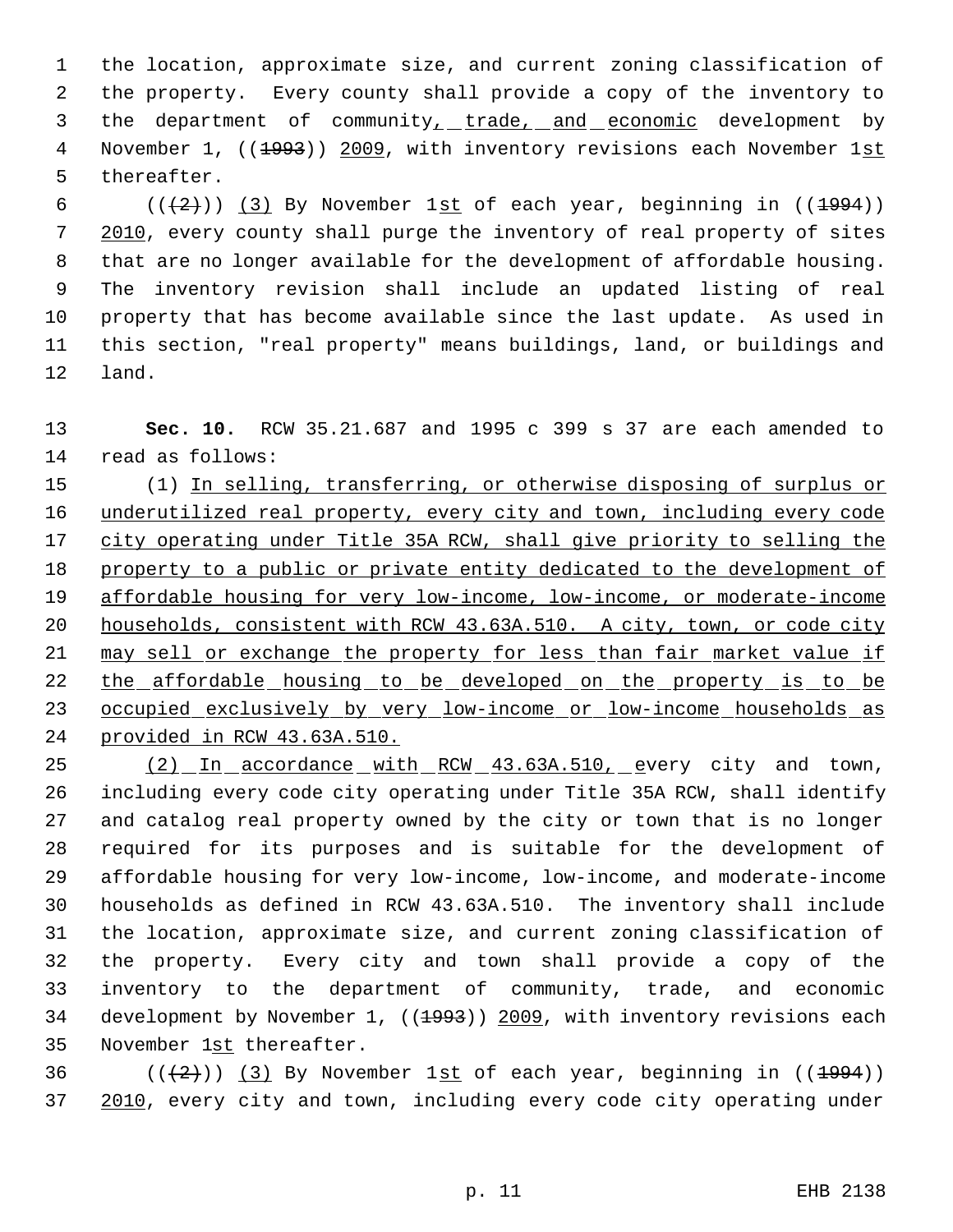Title 35A RCW, shall purge the inventory of real property of sites that are no longer available for the development of affordable housing. The inventory revision shall also contain a list of real property that has become available since the last update. As used in this section, "real property" means buildings, land, or buildings and land.

 **Sec. 11.** RCW 79.11.005 and 2003 c 334 s 201 are each amended to read as follows:

 (1) Subject to RCW 43.63A.510, the department is authorized to sell any real property not designated or acquired as state forest lands, but acquired by the state, either in the name of the forest board, the forestry board, or the division of forestry, for administrative sites, lien foreclosures, or other purposes whenever it shall determine that the lands are no longer or not necessary for public use.

 (2) In selling, transferring, or otherwise disposing of surplus or 15 underutilized real property, the department shall give priority to 16 selling the property to a public or private entity dedicated to the development of affordable housing for very low-income, low-income, or 18 moderate-income households, consistent with RCW 43.63A.510. The 19 department may sell or exchange the property for less than fair market value if the affordable housing to be developed on the property is to be occupied exclusively by very low-income or low-income households as provided in RCW 43.63A.510.

 (3) Except as otherwise provided under RCW 43.63A.510, the sale may be made after public notice to the highest bidder for such a price as approved by the governor, but not less than the fair market value of the real property, plus the value of improvements thereon. Any instruments necessary to convey title must be executed by the governor in a form approved by the attorney general.

29 ( $(\overline{\{3\}})$  (4) All amounts received from the sale must be credited to the fund of the department of government that is responsible for the acquisition and maintenance of the property sold.

 (5) In accordance with RCW 43.63A.510, the department shall 33 identify and catalog real property owned by the county that is no longer required for its purposes and is suitable for the development of affordable housing for very low-income, low-income, and moderate-income households as defined in RCW 43.63A.510. The inventory must include the location, approximate size, and current zoning classification of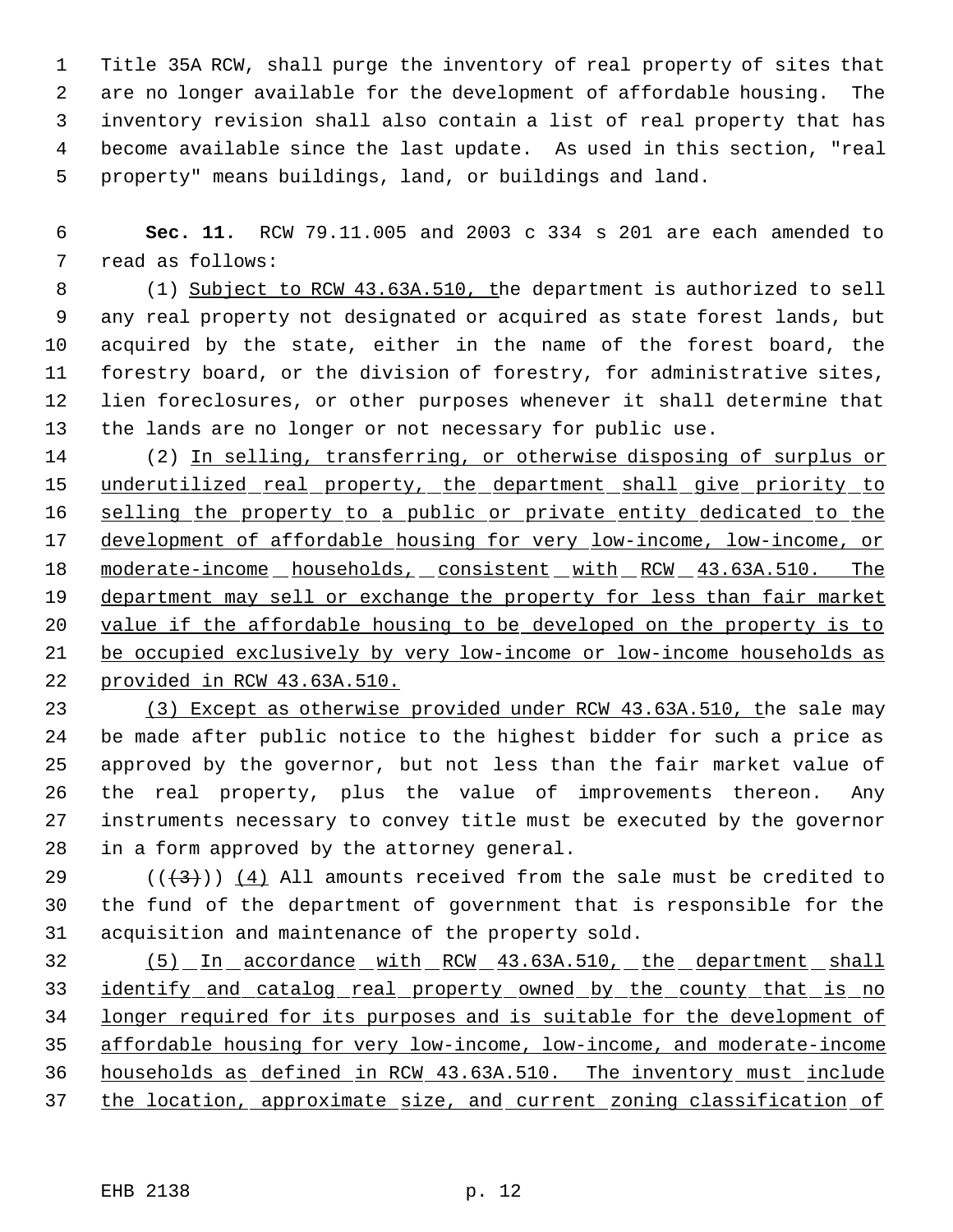1 the property. The department shall provide a copy of the inventory to 2 the department of community, trade, and economic development by 3 November 1, 2009, with inventory revisions each November 1st thereafter.

 (6) By November 1st of each year, beginning in 2010, the department shall purge the inventory of real property of sites that are no longer available for the development of affordable housing. The inventory 8 revision must include an updated listing of real property that has 9 become available since the last update. As used in this section, "real property" means buildings, land, or buildings and land.

 **Sec. 12.** RCW 79.22.060 and 2003 c 334 s 221 are each amended to read as follows:

 (1) With the approval of the board and subject to RCW 43.63A.510, the department may directly transfer or dispose of state forest lands without public auction, if such lands consist of ten contiguous acres or less, or have a value of twenty-five thousand dollars or less. Such disposal may only occur in the following circumstances:

(a) Transfers in lieu of condemnation; and

(b) Transfers to resolve trespass and property ownership disputes.

 (2) Except as otherwise provided under RCW 43.63A.510 and 21 79.11.005(2), real property to be transferred or disposed of under this section shall be transferred or disposed of only after appraisal and for at least fair market value, and only if such transaction is in the best interest of the state or affected trust.

 (3) The proceeds from real property transferred or disposed of under this section shall be deposited into the park land trust revolving fund and be solely used to buy replacement land within the same county as the property transferred or disposed.

 (4) In selling, transferring, or otherwise disposing of surplus or underutilized property, the department shall give priority to selling the property to a public or private entity dedicated to the development of affordable housing for very low-income, low-income, or moderate- income households, consistent with RCW 43.63A.510. The department may 34 sell or exchange the property for less than fair market value if the affordable housing to be developed on the property is to be occupied exclusively by very low-income or low-income households as provided in RCW 43.63A.510.